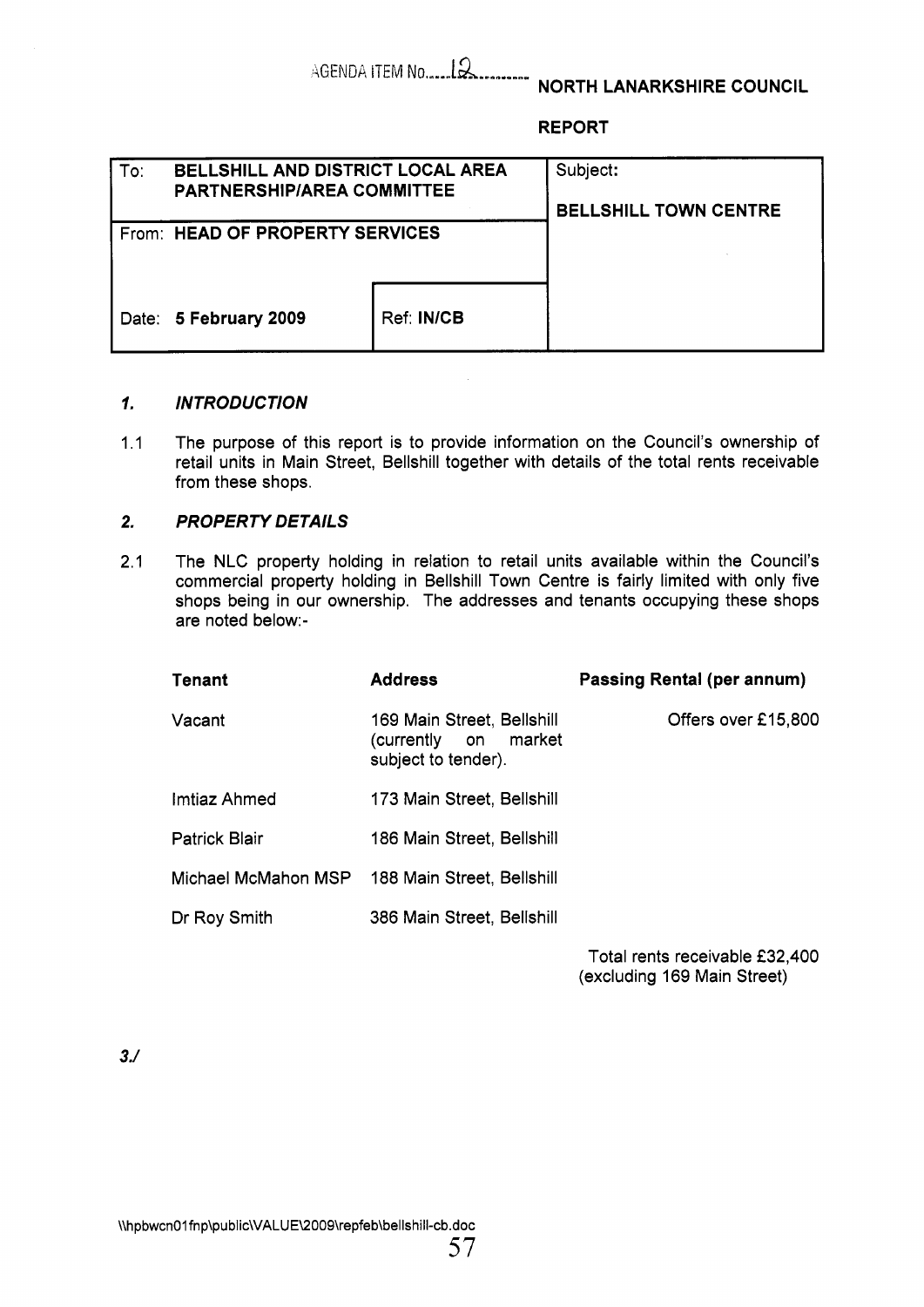# *3. REGENERATION PROPOSALS*

**3.1** Having regard to our limited ownership in the Town Centre, Property Services are currently involved in a number of projects which will help regenerate the Town Centre, which are briefly summarised as follows:-

# **3.1.1 The Tesco Development**

Property Services have been involved in a property transaction which will allow Tesco to develop a major new supermarket at the edge of the Town Centre at North Road and Emma Jay Road. Our element of the sale was completed in **2008. As**  part of that development, Tesco are proposing to develop car parking on the site of **275** Main Street which should support the Town Centre. This will provide a retail supermarket in the order of **7,687** square metres **(82,742** square feet) and part of the proposals involve complete demolition of units fronting onto Main Street. This will have the effect of ensuring that the store forms an accessible part of the Town Centre.

# **3.1.2 Former Gents' Toilet at Thorn Road**

This property has been sold to allow redevelopment of this landmark and allow development of a business venture.

# **3.1.3 Property above 169 to 173 Main Street**

Situated at upper floor level above the former Global Video store, this property is in the process of being sold to facilitate redevelopment of this building and regeneration of the Town Centre It is anticipated that this will be sold for residential use.

# **3.1.4 Shop at 169 Main Street**

This highly prominent frontage at the entrance to the Town Centre (formerly Global Video) has received investment of approximately **f27,000** to improve it both cosmetically and physically in order to improve civic amenity and in an attempt to attract the best possible tenant. It is presently being offered to let.

# **3.1.5 Morrisons, John Street, Bellshill**

Property Services were involved in detailed negotiations with Morrisons with a view to acquiring a ground lease interest held by the Council which would allow further development of their store. Terms were agreed and approved by Committee, however Morrisons decided not to proceed.

# **3.2 Wider Council Initiatives in Bellshill Town Centre**

Property Services have an ongoing dialogue with both the Town Centre Manager and Economic Development to explore ways in which improvement of the Bellshill Town Centre can be addressed.

**3.31**